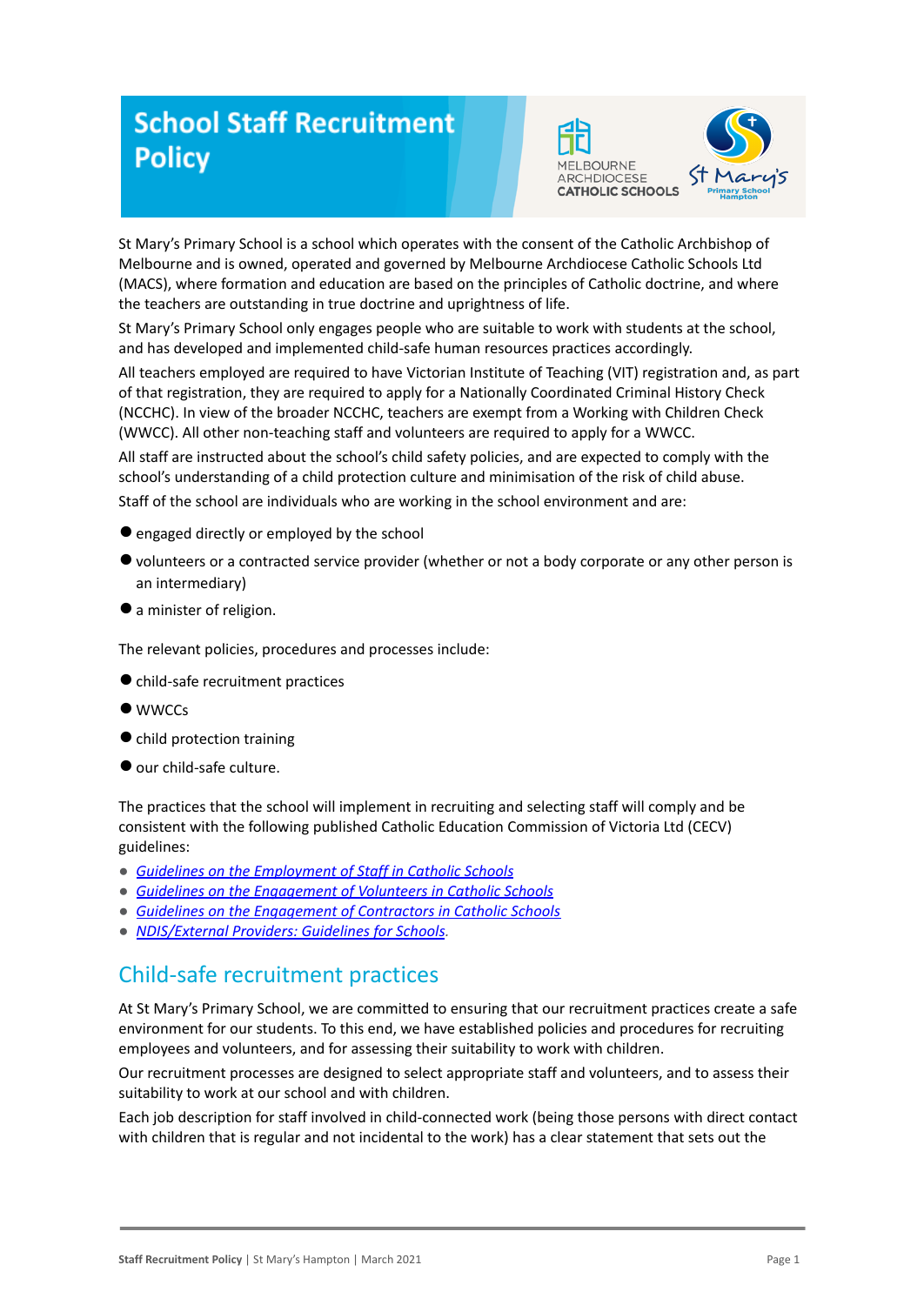requirements, duties and responsibilities regarding child protection for those in that role, and the occupant's essential qualifications, experience and attributes in relation to child protection.

All applicants for child-connected work at the school are informed about these requirements and the school's child protection practices, including the Child Safety Code of Conduct, prior to commencing work at the school.

Once employed, staff are also taken through an induction procedure that further reiterates the person's duties and responsibilities regarding child safety and child protection. All staff and volunteers are required to read and sign a Child Safety Code of Conduct prior to commencing their work with children.

#### **New staff**

It is our policy that all applicants for school positions undergo prior screening. The school will make reasonable efforts to gather, verify and record the following information about a person who it proposes to engage to perform child-connected work:

- registration with the VIT and associated NCCHC
- WWCC for non-teaching staff
- personal identity verification and background checking
- ●verification of professional and other qualifications relevant to the job
- an examination of their history of child-connected work
- ●reference checking that addresses the person's suitability for the job and working with children.

#### **Volunteers**

All volunteers, including parent/carer volunteers, must undergo the following screening prior to their engagement by the school:

- ●personal identity verification and background checking
- ●verification of professional and other qualifications if relevant to their role
- ●an examination of their history of child-connected work
- ●reference checking that addresses the person's suitability for the job and working with children. For parent/carers volunteers, the school also requires a WWCC as best practice.

#### **Monitoring and assessing child-related work suitability**

All new staff members and volunteers are supervised regularly to ensure that their behavior towards children is appropriate and to monitor their compliance with the school's Child Protection Program.

Performance and development reviews known as Annual Review Meetings are regularly undertaken for all staff and include consideration of, understanding of and performance against the school's Child Safety Code of Conduct and the requirements of the Child Protection Program. For example, ensuring that a staff member has not breached any of the school's reporting procedures or the Child Safety Code of Conduct.

### Child-safe recruitment and other legislation

Our recruitment practices are subject to state and federal anti-discrimination legislation and the requirements of the *Privacy Act 1988* (Cth) when obtaining, using, disclosing and storing information from applicants and referees.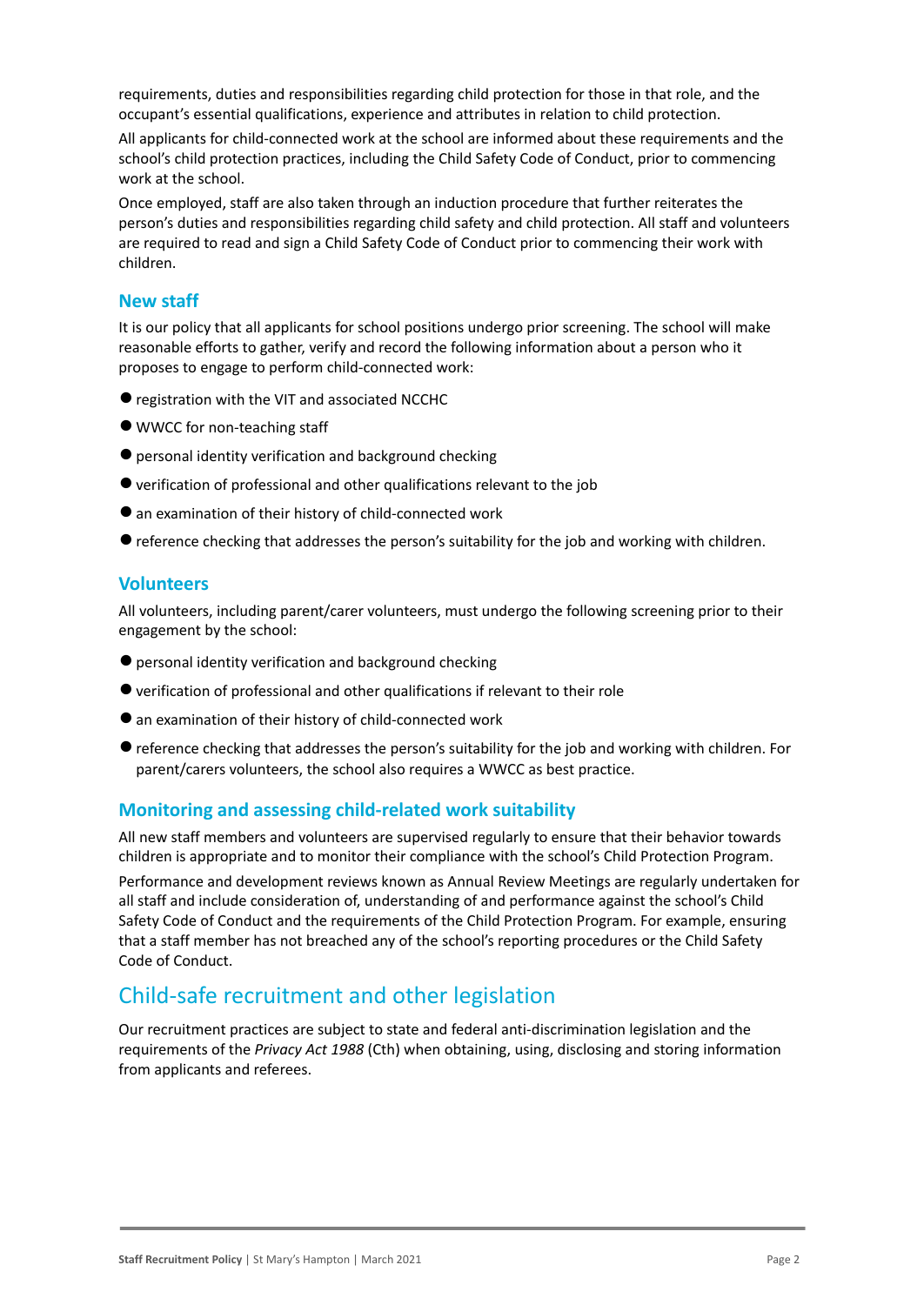## **Working with Children Checks**

| Source of obligation           | The Victorian Working with Children Act 2005 (the Act) aims to protect children<br>from harm by ensuring that people who work with, or care for, them have their<br>suitability to do so checked by a government body.                                                                                                                                                                                                                                                                                                                                                                                            |
|--------------------------------|-------------------------------------------------------------------------------------------------------------------------------------------------------------------------------------------------------------------------------------------------------------------------------------------------------------------------------------------------------------------------------------------------------------------------------------------------------------------------------------------------------------------------------------------------------------------------------------------------------------------|
|                                | The Act aims to prevent those who pose a risk to children from working or<br>volunteering with them.                                                                                                                                                                                                                                                                                                                                                                                                                                                                                                              |
| Who needs a WWCC?              | Subject to the exemptions referred to below, any worker who engages in<br>child-related work that involves direct contact with a child (being a person<br>under 18 years of age) needs a WWCC.<br>Section 3 of the Act defines 'direct contact' as any contact between a person                                                                                                                                                                                                                                                                                                                                   |
|                                | and a child that involves:                                                                                                                                                                                                                                                                                                                                                                                                                                                                                                                                                                                        |
|                                | • physical contact<br>• face-to-face contact<br>• contact by post or other written communication<br>• contact by telephone or other oral communication<br>• contact by email or other electronic communication.                                                                                                                                                                                                                                                                                                                                                                                                   |
|                                | A WWCC will apply to any person who is engaged by St Mary's Primary School<br>as an employee, a Board member, a self-employed person, a volunteer, a<br>third-party contractor (who has or is likely to have direct contact with children),<br>a supervisor of child employees, part of practical training through an<br>educational or vocational course, unpaid community work under a court order,<br>a minister of religion or performing duties of a religious vocation, an officer of<br>a body corporate, a member of a committee of management of an<br>unincorporated body or a member of a partnership. |
| What is child-related<br>work? | Child-related work is defined in section 9 of the Act as voluntary or paid work,<br>in any of the occupational categories listed in the Act, that usually involves<br>direct contact with a child.                                                                                                                                                                                                                                                                                                                                                                                                                |
|                                | For the purposes of the Act, work will not be 'child-related work' by reason<br>only of occasional direct work with children that is incidental to the work.                                                                                                                                                                                                                                                                                                                                                                                                                                                      |
|                                | Child-related work for ministers of religion                                                                                                                                                                                                                                                                                                                                                                                                                                                                                                                                                                      |
|                                | The Act defines child-related work for ministers of religion more broadly than<br>for other occupations. All ministers of religion are required to get a WWCC<br>unless the contact they have with children is only occasional and always<br>incidental to their work.                                                                                                                                                                                                                                                                                                                                            |
|                                | This would include for example having children in their congregation,<br>attendance at schools or school camps even when all their contact with<br>children is supervised. An example of when a minister of religion would not<br>require a WWCC is a minister conducting purely administrative roles within a<br>church's bureaucracy.                                                                                                                                                                                                                                                                           |
|                                | The following are considered to be child-related work:                                                                                                                                                                                                                                                                                                                                                                                                                                                                                                                                                            |
|                                | mentoring and counselling services for children                                                                                                                                                                                                                                                                                                                                                                                                                                                                                                                                                                   |
|                                | direct provision of child health services<br>• clubs, associations, movements, societies or other bodies (including bodies<br>of a cultural, recreational or sporting nature)<br>• educational and care services, childcare centres, nanny services and other<br>child care                                                                                                                                                                                                                                                                                                                                       |
|                                | coaching and tuition services for children<br>any religious organisation where children form part of the congregation<br>boarding houses or other residential services for children and overnight<br>camps for children                                                                                                                                                                                                                                                                                                                                                                                           |